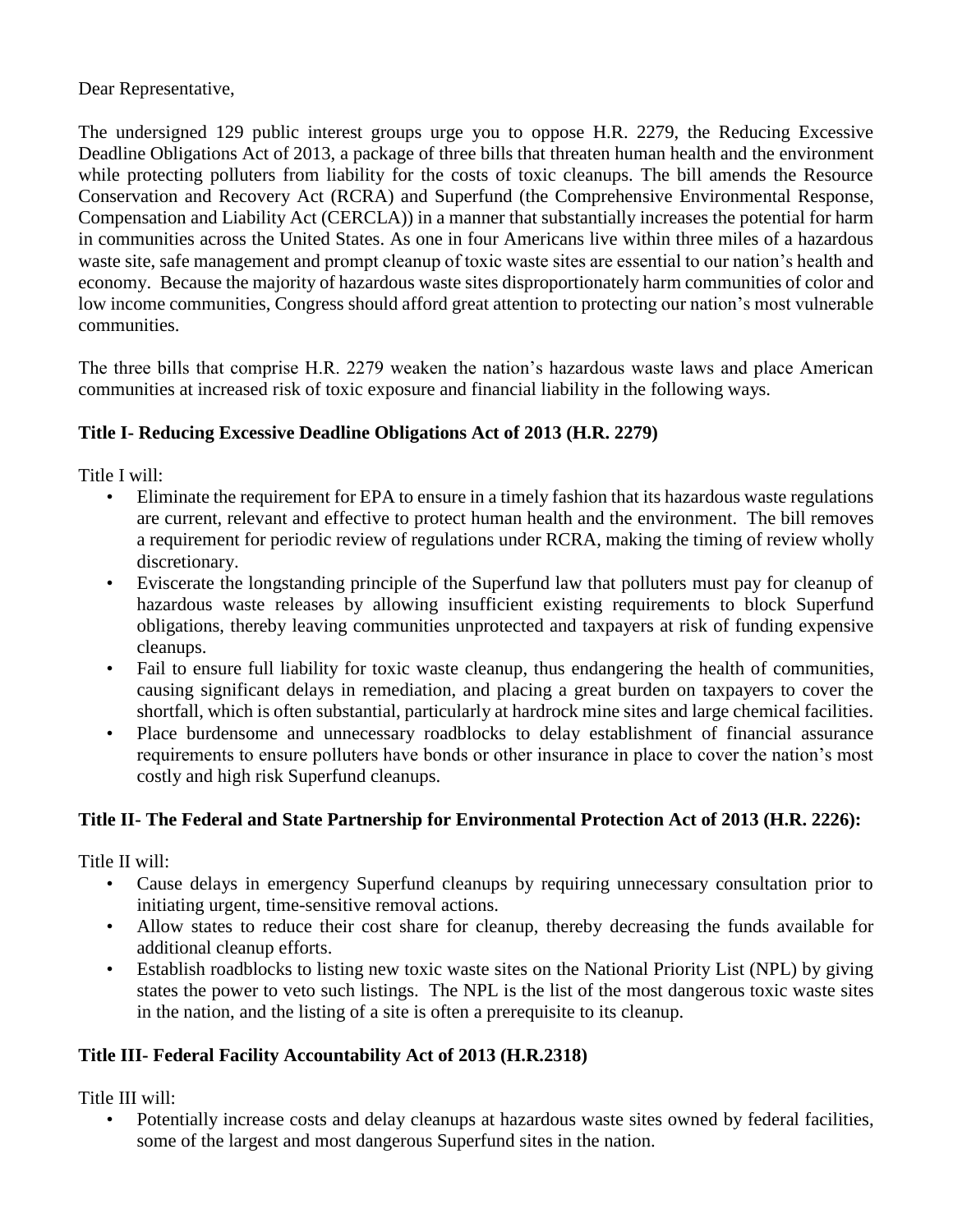In summary, we oppose amendments to RCRA and CERCLA contained in H.R.2279 because these three bills place the health of our communities and our environment in great danger and increase the cost of hazardous waste cleanup for U.S. taxpayers.

Respectfully,

Alaska Community Action on Toxics American Bird Conservancy Amigos Bravos Appalachian Voices Asheville 350 Athens County Fracking Action Network B.E. Cause (Bokoshe Environmental Cause Group Barron Park Association Foundation Bastrop County Environmental Network Biofuelwatch Cahaba Riverkeeper Center for a Sustainable Coast Center for Biological Diversity Center for Effective Government Center for Health, Environment & Justice (CHEJ) Center for sustainable coast Citizens Against Ruining the Environment Citizens Against Titan Citizens Coal Council Citizens for a Clean Pompton Lakes Citizens for Responsible Resource Management Citizens' Alliance for Responsible Energy Citizens' Environmental Coalition Citizens' Environmental Coalition Clean Water Action Cleanuprocketdyne.org Comite Contra la Incineracion en Arecibo, Puerto Rico Comite Dialogo Ambiental,Inc. Community Research Concerned Citizens for Mills Gap Cleanup Concerned Citizens of Ohio/Randolph Concerned Citizens of Ohio/Portage County Concerned Citizens of Ohio/Franklin Township Concerned Citizens of Ohio/Lake Township Concerned Citizens of Ohio/Paris Concerned Citizens Ohio/Hiram Concerned Citizens Ohio/Kent Concerned Citizens Ohio/Shalersville Concerned Residents of East Fishkill – NY Concerned Residents of Portland, NY + People Like Us {Crop Plus) Cornett Environmental Consulting Dogwood Alliance Earth Circle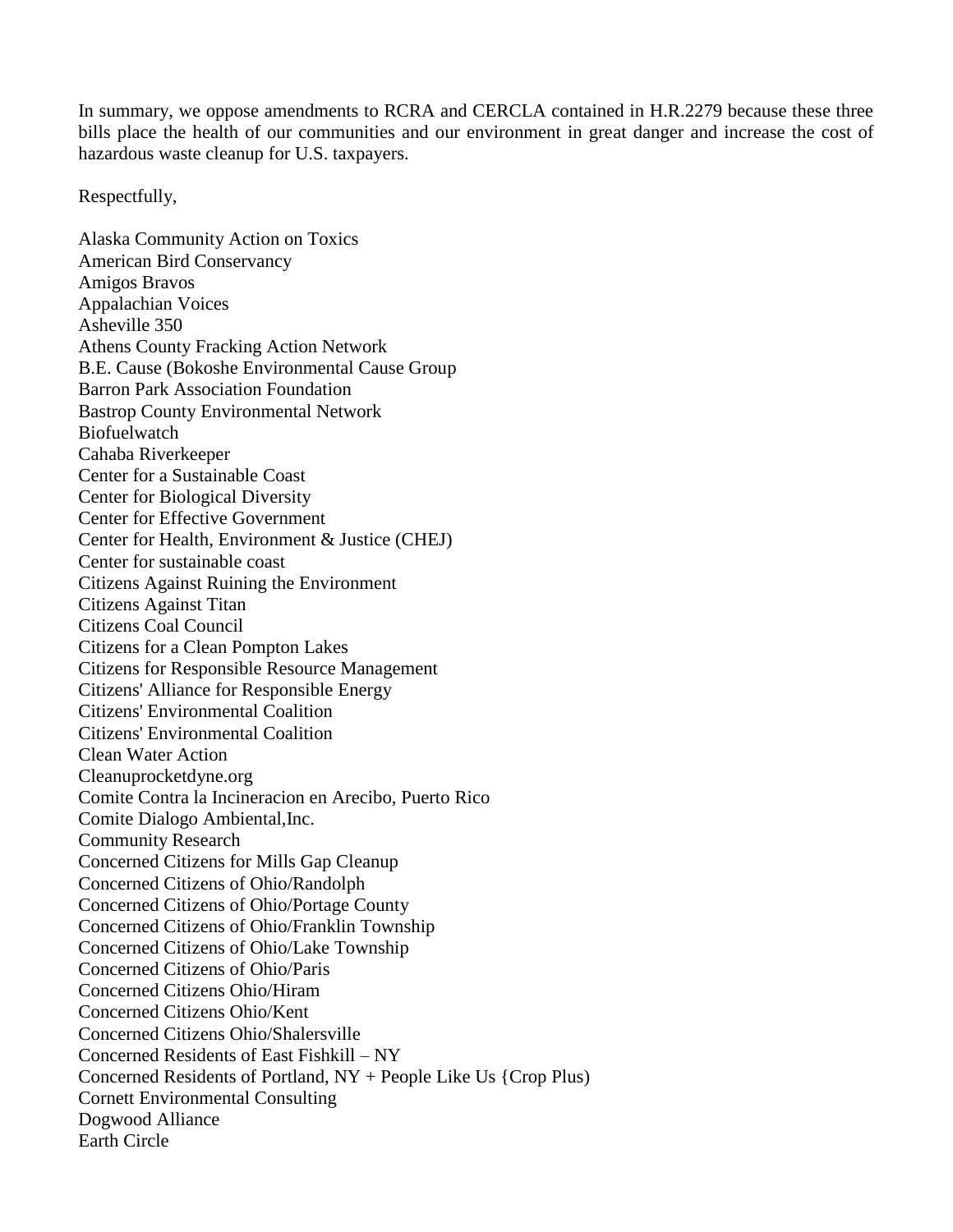Earth Ethics/Ethical Society St. Louis – Missouri Earthiustice **Earthworks** Eatontown Environmental Commission Eco-Cycle Edison Wetlands Association Energy Justice Network Environment America Environmental Defense Action Fund Environmental Health Trust Environmental Integrity Project (EIP) Fall-Line Alliance for Clean Energy (FACE) Food & Water Watch Frackfree Mahoning Valley Gila Resources Information Project Global Alliance for Incinerator Alternatives (GAIA) Global Justice Ecology Project Great Basin Resource Watch Green Delaware Green Door Initiative Green Environmental Coalition Greenaction for Health and Environmental Justice Greenpeace Guardians of Mill Creek Park HEAL Utah - The Healthy Environment Alliance of Utah Health Care Without Harm Healthy Schools Network Healthy Schools Network Idaho Conservation League Institute of Neurotoxicology & Neurological Disorders Ironbound Community Corporation Ithaca South Hill Industrial Pollution Just Transition Alliance Ka Wai Ola O Waianae – Hawaii KeepNilesSafe – Ohio Kentuckians for the Commonwealth Kentucky Environmental Foundation Labadie Environmental Organization (LEO) Labor Network for Sustainability League of Conservation Voters Market Air Quality Campaign Midwest Coalition for Responsible Investment Minnesota Center for Environmental Advocacy Moapa Band of Paiutes – Nevada Montana Environmental Information Center Montanans Against Toxic Burning Mountain Watershed Association NAACP National Committee for the New River Natural Resources Defense Council